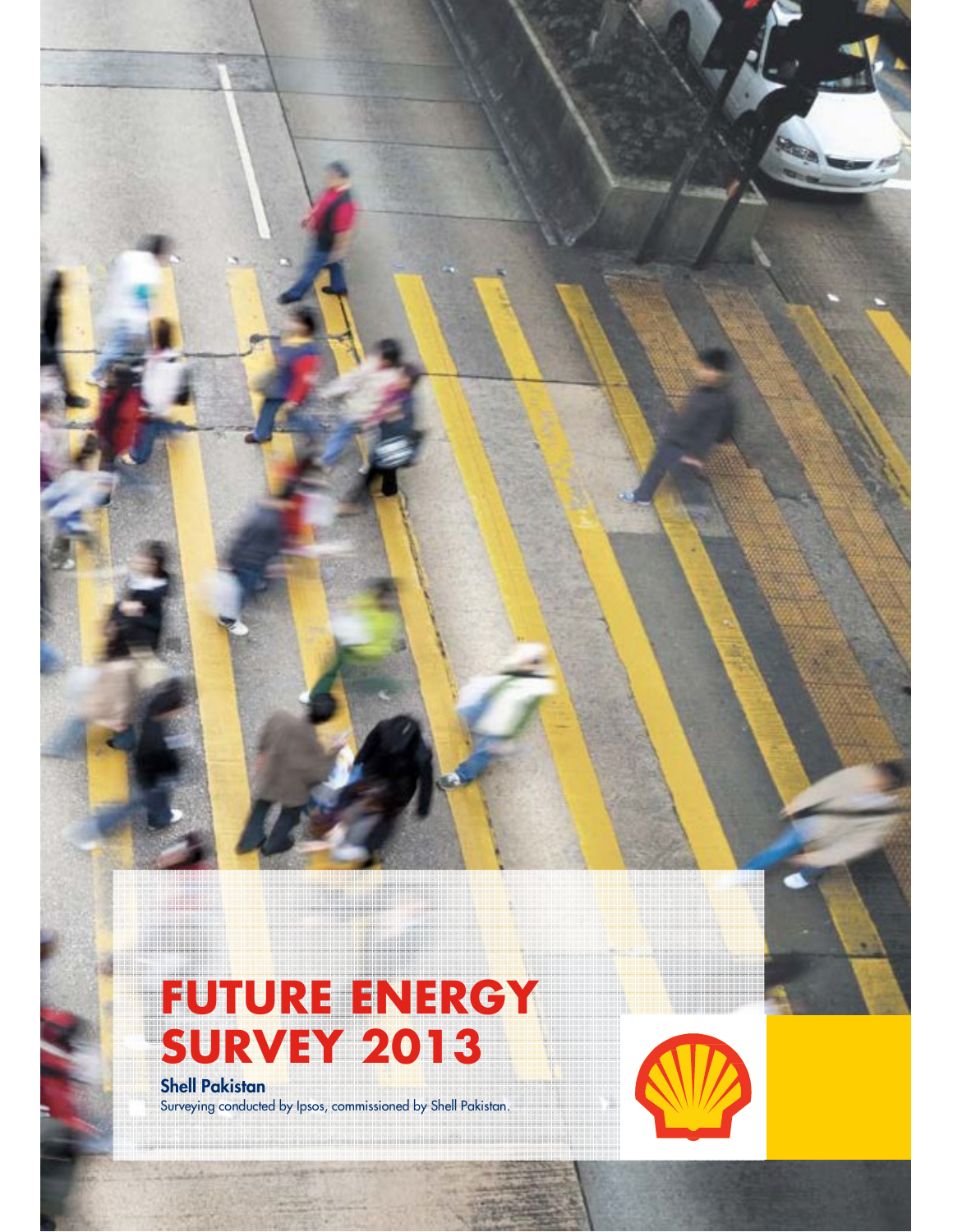# **FUTURE ENERGY SURVEY 2013**

| Total number people surveyed |
|------------------------------|
| 152                          |
| 126                          |
| 126                          |
| 149                          |
| 149                          |
| 151                          |
| 511                          |
| 176                          |
| 178                          |
| 152                          |
| 150                          |
|                              |

Data has been statistically weighted by gender and age to ensure sample representativeness within cities and regions. Data has also been weighted at a total city/regional level to ensure the total is representative of the population of each city/region.

#### **Introduction**

A total of 2020 individuals have been anonymously surveyed via face-to-face interviews across six of the Pakistani urban cities (i.e. Karachi, Lahore, Rawalpindi, Peshawar, Quetta, Gilgit) and five regional areas (Punjab, Sind, Khyber Pukhtoonkhwa, Baluchistan, Gilgit Baltistan) to assess their views on the future of energy, in the Shell Future Energy Survey 2013.

Surveying was conducted by Ipsos in between 20 September and 11 October 2013, commissioned by Shell Pakistan. The primary research objectives were to ascertain:

- What do Pakistanis think of various energy sources and how future energy needs should be met?
- How important is future energy needs relative to other local issues (e.g. cost of living)?
- What are the most important factors in building future energy solutions?
- How impactful does the local community see energy shortages and higher energy prices on its country, relative to other things (e.g. water/food shortage, higher unemployment)?
- How important is it to reduce Co2 emissions? Why, why not?
- Is the energy industry seen to be doing enough?
- What are the most important issues around future energy?
- Who has the biggest role to play in creating a better energy future?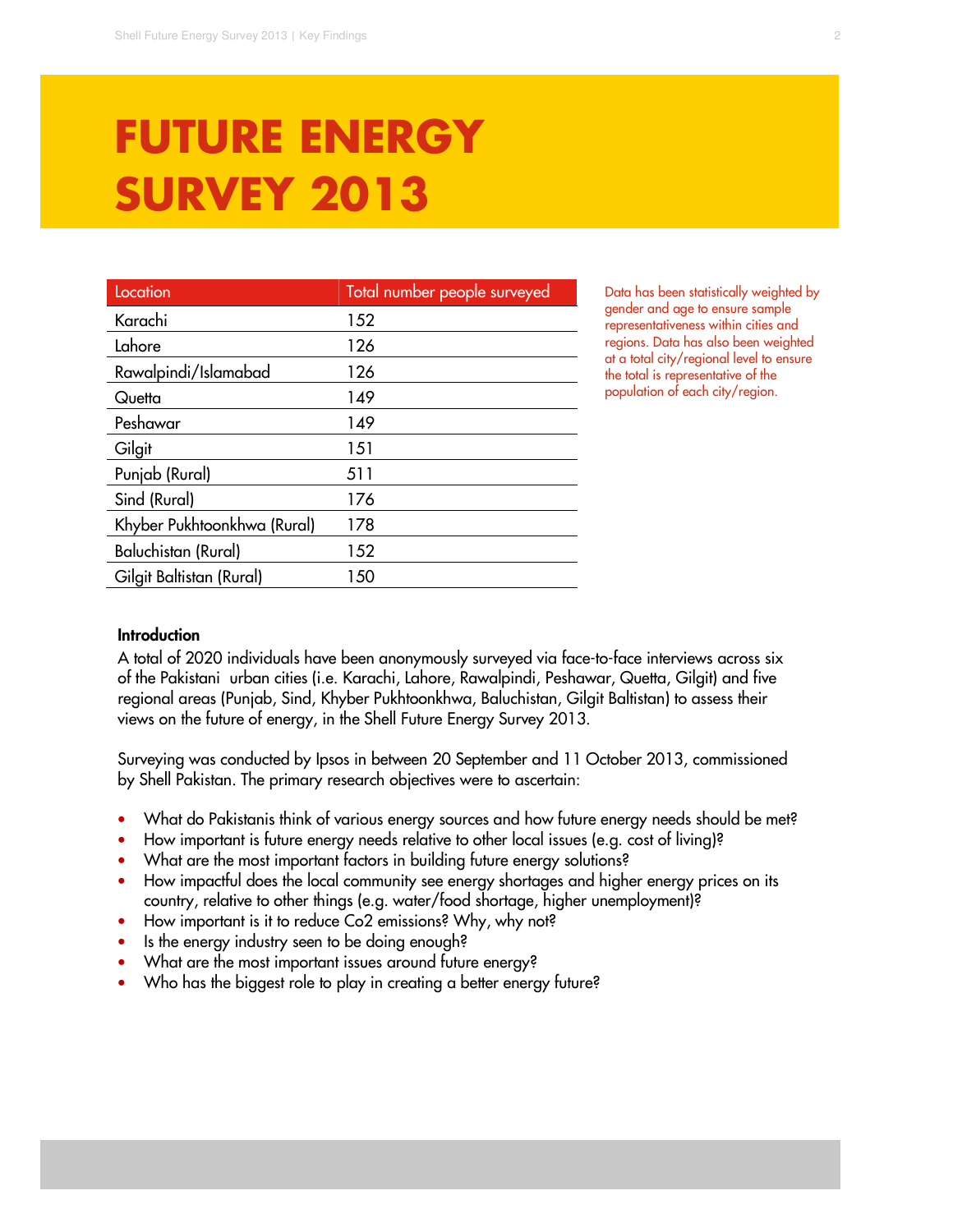# **SUMMARY**

#### **What's important to Pakistani respondents?**

- For Pakistanis the most important issues are the cost of energy and the public health system.
- Approximately 9 out of 10 respondents consider cost of energy (92%) and public health system (87%) as very important.
- Approximately 8 out of 10 respondents (81%) consider adequate energy supply to meet future needs a very important issue.
- Cost (38%), followed by employment and economic growth (26%) are the most important issues for future energy in Pakistan. This is followed by the environment (15%) and climate change (9%).
- In the context of an energy constrained world, higher unemployment (91%) and significantly higher energy prices (90%) are expected to have the biggest impact on Pakistan. This is followed by energy shortages (86%) and food shortages (79%).

#### **Roles and responsibility in the energy sector**

- The majority of Pakistani respondents (67%) think it is very important to reduce CO2 emissions.
- Effective government policy (46%) is perceived as the most important factor in building future energy solutions.
- 21% think collaboration between community, industry and Government, 16% think innovation and 9% think ease of access is important. Only 7% think economic incentives for clean energy is important.
- Just over 7 in 10 respondents feel the government (72%) has the biggest role in creating a better energy future. This is followed by the Pakistani general public (40%), industry (25%) and the international community (16%).
- Approximately half of Pakistani respondents (55%) think the energy industry and the government (51%) is doing enough or more than enough to address future energy needs.

#### **Personal behaviour and intentions in the energy sector**

- Pakistani residents are acting in multiple ways to reduce CO2 emissions. For example:
- 53% use less energy (e.g. turn lights off when out of room).
- 32% use energy saving products.
- 25% use public transport.
- 19% participate in offset emission schemes.
- The top factors when considering using compressed natural gas in vehicles are cheaper than alternatives (29%), better for environment (27%) and less CO2 emissions (12%). A large percentage of respondents did not know (43%).
- Pakistani residents associate many benefits with importing LNG helps secure ever-growing energy demand (45%), economic benefits (35%), superior quality (27%) and environmental benefits (23%).

#### **Most Desired Channel for Power Generation**

- Coal (55%), followed by solar energy (51%), hydro energy (29%) and natural gas (27%) are the most desired future sources of power generation.
- Least desired future energy sources are oils (7%) and bio-fuels (6%).
- 32% of Pakistani respondents are surprised to find out that the oil and gas industry is the leading investor in new energy technology while 23% aren't surprised and 45% does not know.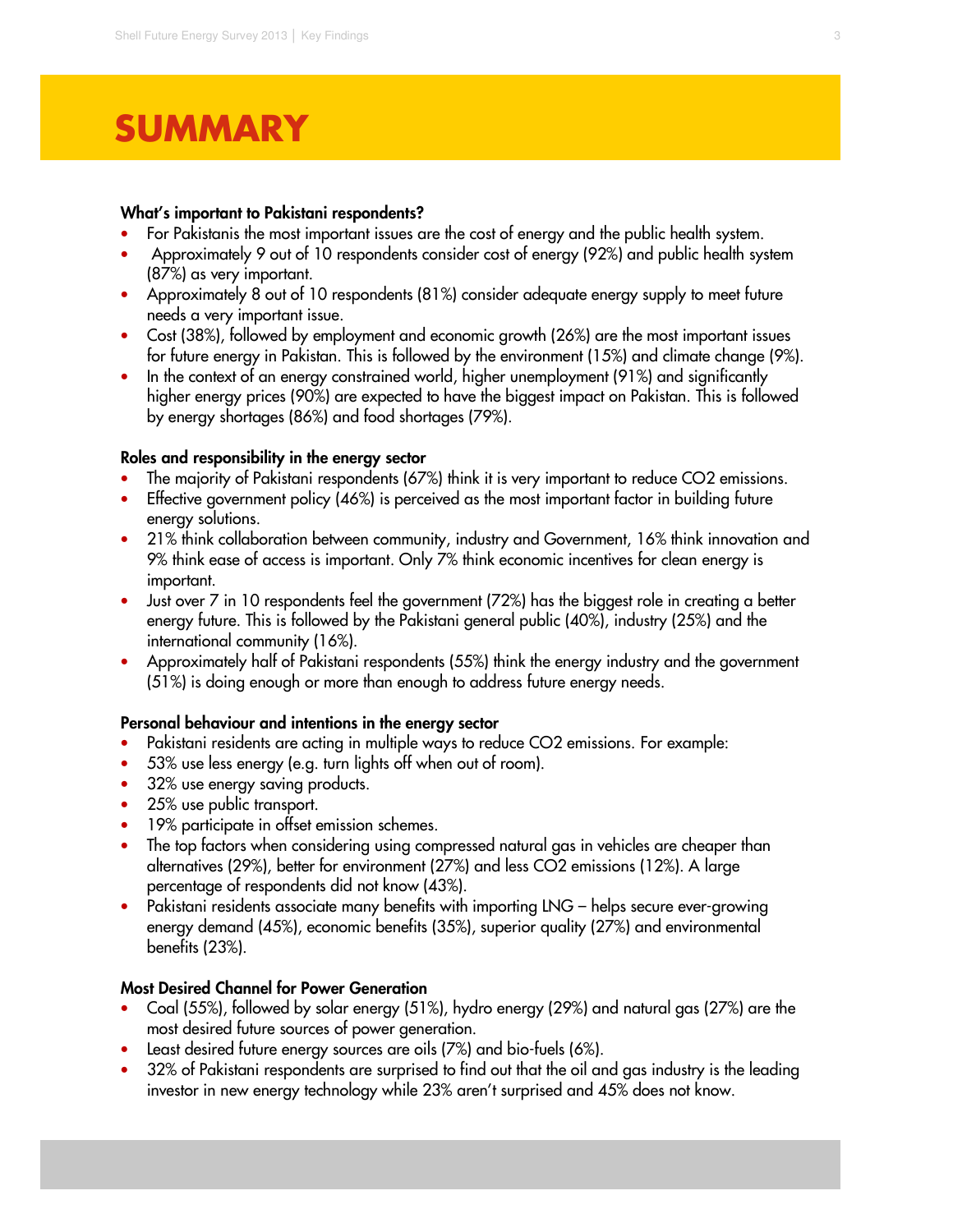# **SUMMARY**

I

#### **Key Differences by Gender**

- Male residents are significantly more likely than female residents to:
	- rate cost of living, number of people seriously injured and killed in violence/ terrorist attacks, public education system and adequate energy supply to meet future needs as more important;
	- $\circ$  rate 5 energy related issues (higher unemployment, significantly higher energy prices, energy, food and water shortages) as more impactful on Pakistan;
	- o see employment and economic growth (29% vs. 23%) and ensuring supply meets demand (11% vs. 7%) as more important in relation to future energy,
	- o See the reduction of CO2 emissions as very important (73% vs. 60%);
	- $\circ$  see innovation (19% vs. 13%) as the more important factor in building future energy solutions;
	- o Use public transport (29% vs. 21%) and use energy saving products (37% vs 28%) to personally reduce CO2 emissions
	- $\circ$  Consider a range of factors more than female respondents better for environment (31% vs. 22%), cheaper than alternatives (38% vs. 19%) and less CO2 emissions (16% vs. 7%)
	- o Perceive the industry (14% vs. 8%) and the government (22% vs. 10%) to be doing nowhere near enough in addressing future energy needs
	- o Consider coal (64% vs. 46%) and wind power (19% vs. 14%) to be the desired sources to derive energy
- Female residents are significantly more likely than male residents to:
	- See the environment (18% vs. 11%) as more important in relation to future energy and are more likely to not be concerned/interested (6% vs. 0%)
	- o Consider ease of access to be a more important factor in building future energy solutions (11% vs. 7%)
	- o Not know about factors to be considered when thinking about the use of compressed natural gas (56% vs. 32%) and benefits associated with importing LNG (25% vs. 13%)
	- $\circ$  Perceive the industry (35% vs. 23%) and the government (32% vs. 22%) to be doing enough in addressing future energy needs
	- o Consider natural gas (30% vs. 24%) and bio-fuels (9% vs. 3%) to be the desired sources to derive energy

#### **Key Differences by Age**

- Older residents aged 51+yrs are significantly more likely than younger residents aged 20-30 to:
	- Regard number of people seriously injured/killed in violence/terrorist attacks as important;
	- Regard climate change as the most important issue when thinking about future energy;
	- o Residents aged 51+yrs are also more likely than all younger residents to consider oils from fossil fuels as the desired source to derive future energy
- Residents aged 31-40yrs are significantly more likely than older residents aged 51-60yrs to regard public education system and traffic congestion as important:
	- o Younger residents (20-30yrs) are significantly more likely than older residents (41-50yrs) to consider collaboration as the most important factor in building future energy solutions while older residents consider effective government policy to be the most important. Similarly older residents also think government has the biggest role to play in creating a better energy future.
	- Younger residents aged 20-30 recycle more than older residents aged 41-50 and are more likely to consider less CO2 emission as a factor when thinking about the use of CNG.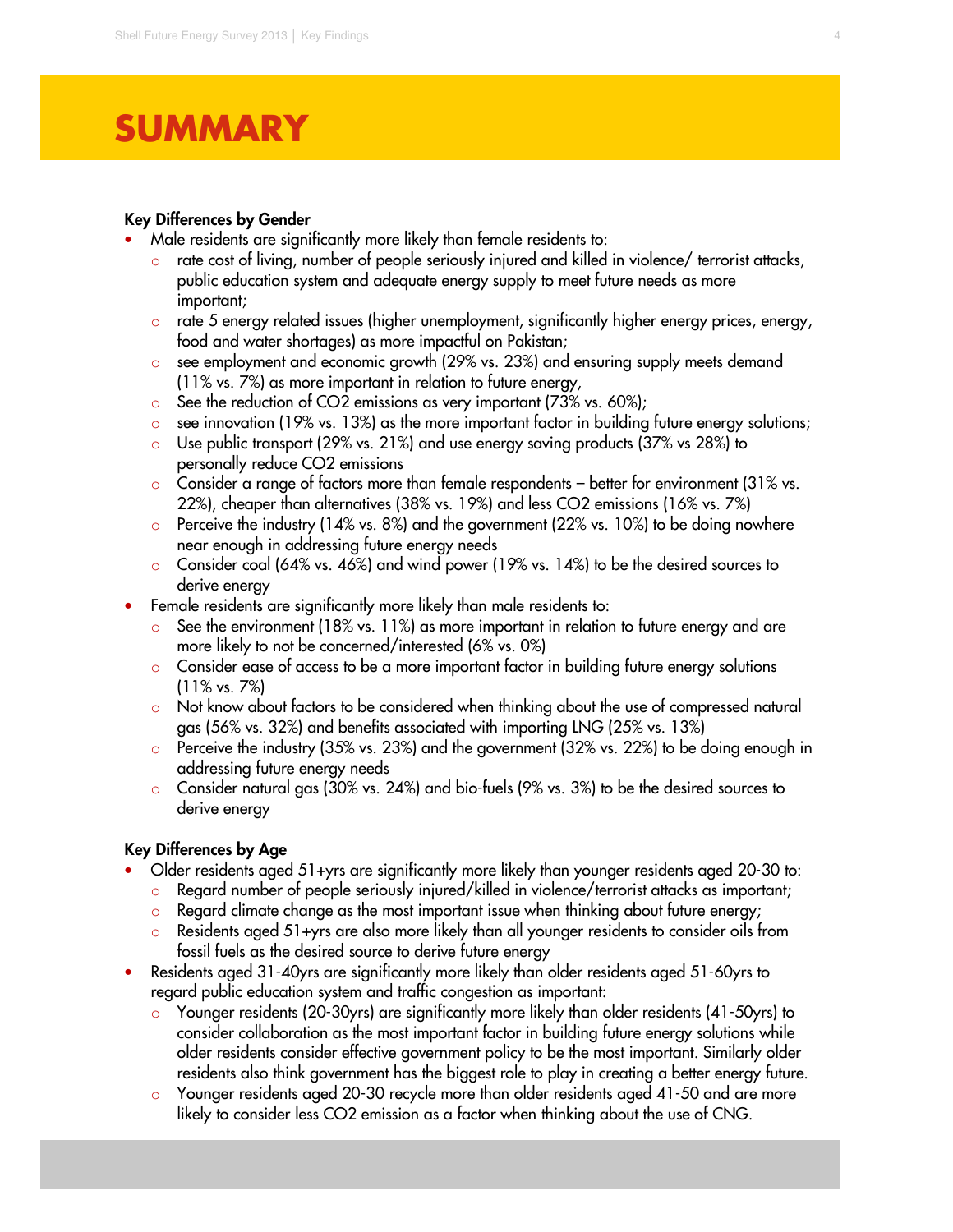### **KEY FINDINGS**

Approximately 8 in 10 (81%) Pakistan residents think adequate energy supply to meet future needs is a very important issue. Aspects to do with cost of energy (92%), public health system (87%) and cost of living (85%) are considered the most important issues.

Coal (55%)^, closely followed by solar energy (51%)^, is the most desired source to derive energy from in the future.

Almost 1 in 2 (46%) Pakistan residents believe effective government policy is the most important factor in building future energy solutions – this rate is twice as high as the next most important factor identified, collaboration (21%), followed by innovation (16%).

The government is seen to have the biggest role to play in creating a better energy future  $(72%)^{\prime}$ , followed by the Pakistani general public  $(40\%)^n$ , the industry  $(25\%)^n$  and the international community (16%)^.

Just under 7 in 10 (67%) Pakistani residents say that it is very important to reduce CO2 emissions and most residents engage in multiple behaviours to do this. Using less energy (53%)^, using energy saving products (32%)^ and using public transport (25%)^ are the most popular behaviours.

#### **Technical details:**

# This percentage refers to an individual category rating of 8 or above out of 10 on importance.

^ This question was asked as a multiple response question, and accordingly responses will not total 100%.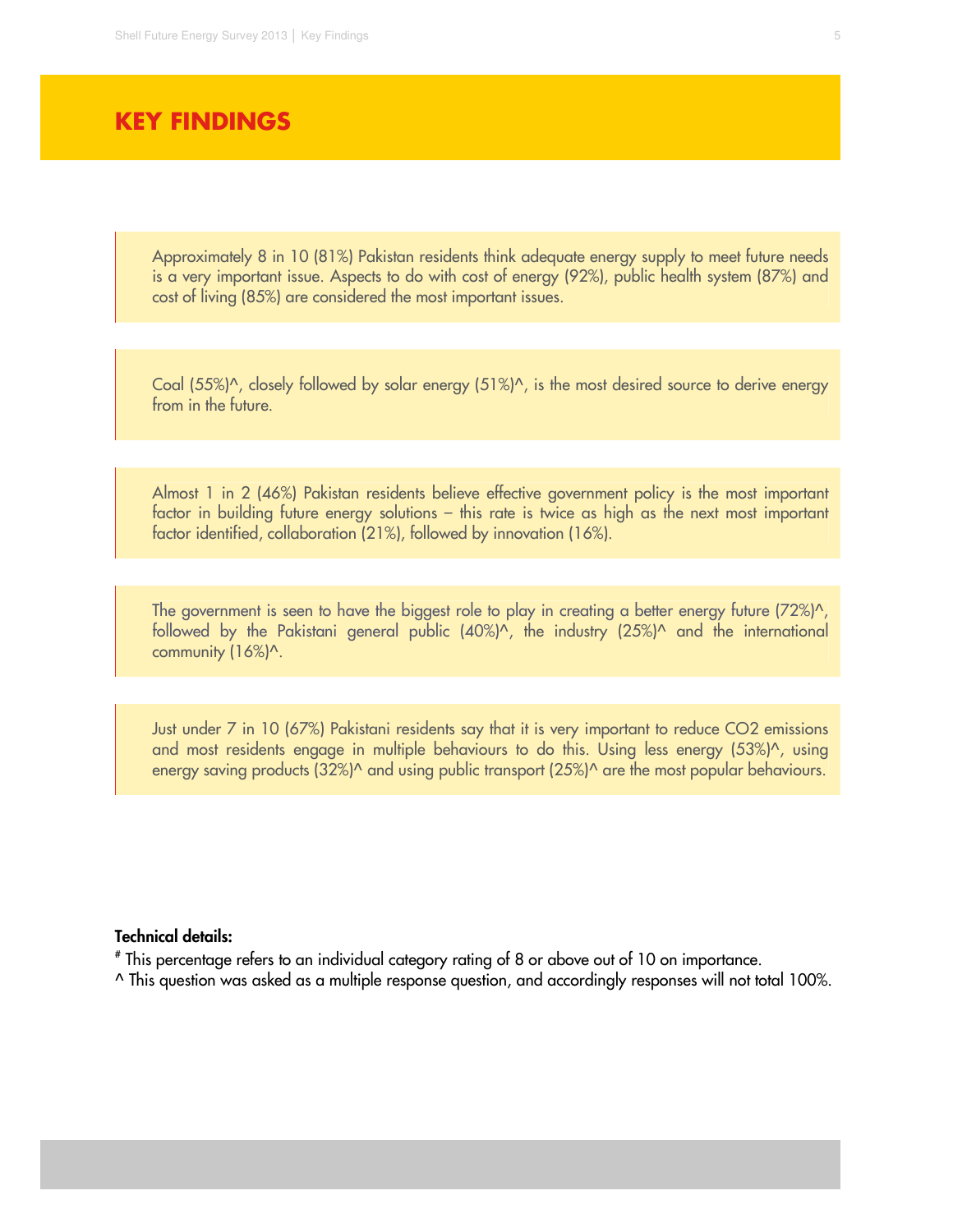### **ISSUES IMPORTANT TO PAKISTANI HOUSEHOLDS**

#### **Issues Important to Pakistani Households**

Pakistani respondents consider the cost of energy (92% rated 8 or above out of 10 on importance), public health system (87%), cost of living (85%) and number of people seriously injured/killed in violence/terrorist attacks (84%) the most important issues facing Pakistani households.

**Graph: How do you rate each of the following issues on a scale of 0 to 10, where 0 means you think it is not an important issue and 10 means you think it is an important issue?**





Cost of energy The public health system ■ The cost of living The number of people seriously injured and killed in sectarian violence/terrorist attacks  $\blacksquare$  The public education system Home / public burglary rates **Traffic congestion** Adequate energy supply to meet future needs **Housing affordability** Global warming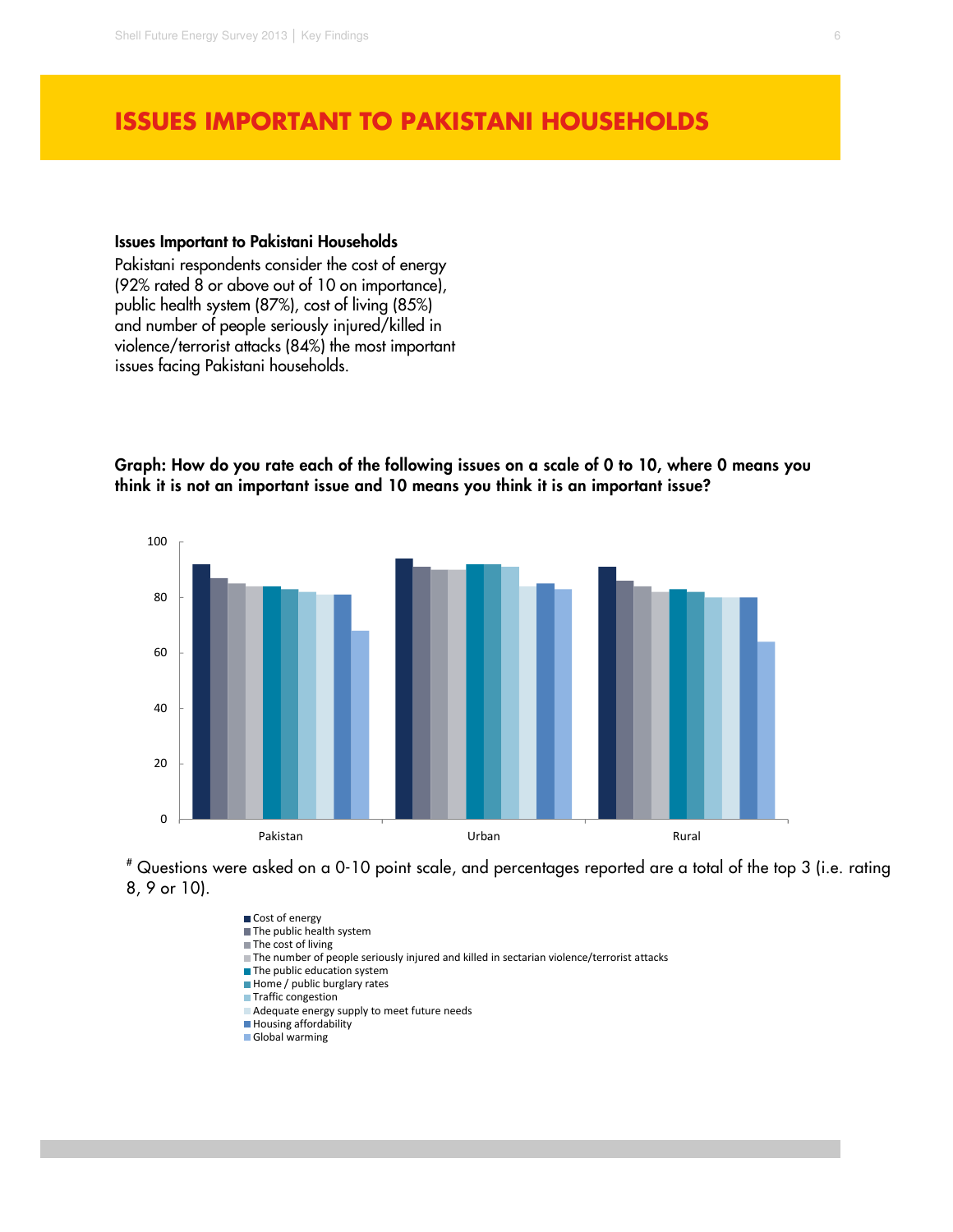### **THE FUTURE ENERGY MIX**

#### **The Future Energy Mix**

Coal is the most desired source of future energy (55%) among the Pakistani respondents. This is followed closely by solar energy (51%) then hydro energy (29%), natural gas (27%) and wave power (23%).

**Graph: It is predicted that there will be 9 billion people (world-wide) in 2050, putting a serious strain on global resources. With this in mind, where do you think Pakistan should get its energy from?** 



^ This question was asked as a multiple response question, and accordingly responses will not total 100%.

- 
- Wave power Wind power Wind power Wind power Wind power Wind power Wind power Wind power Wind power Wind power Windows 2019
- $\blacksquare$  Oil from fossil fuels
- Other
- Coal Solar energy
- Hydro energy Natural gas (including Liquid Natural Gas/ LNG)
	-
	-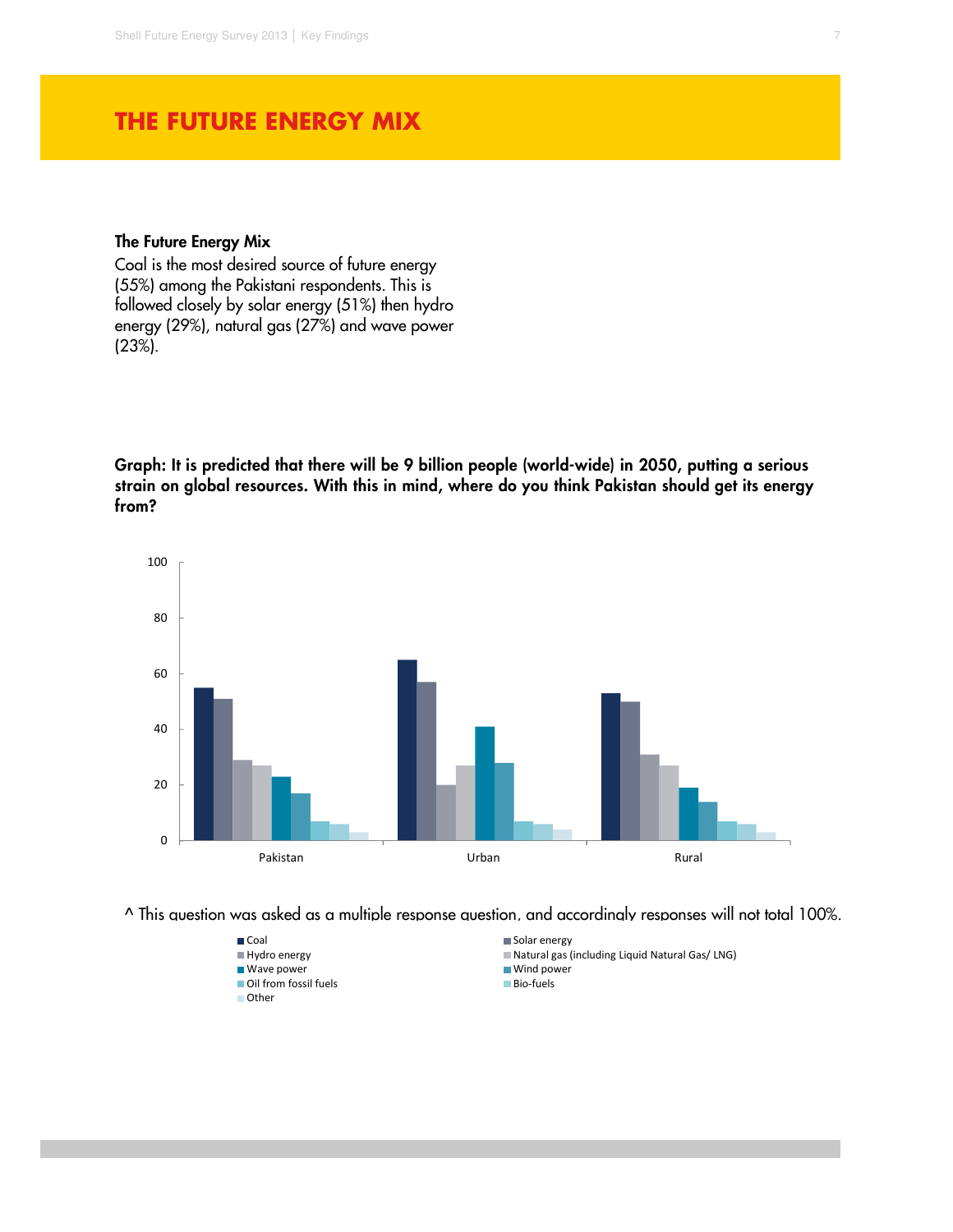### **BUILDING AN ENERGY FUTURE**

#### **Building an Energy Future**

Pakistani respondents believe the most important factor in building future energy solutions is effective government policy (46%). This is followed by collaboration between community, industry and government (21%), innovation (16%), ease of access (9%) and economic incentives for clean energy (7%).



#### **Graph: What do you believe is the most important factor in building future energy solutions?**

- 
- **Ease of access**
- Economic Incentive for clean energy
- Other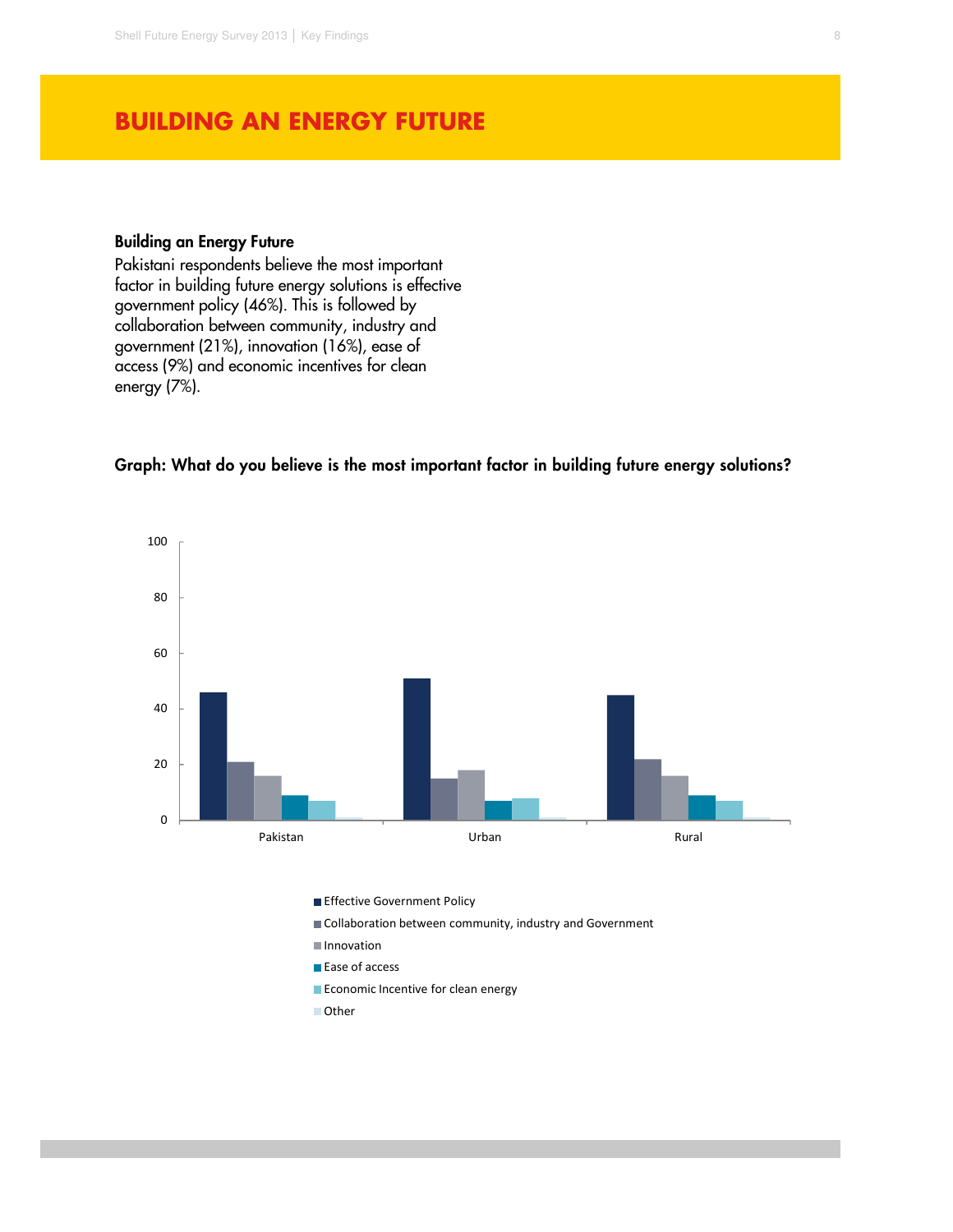### **CREATING A BETTER ENERGY FUTURE**

#### **Creating a Better Energy Future**

Government is considered to have the biggest role to play in creating a better energy future (72%), followed by the Pakistani general public (40%), industry (25%) and the international community (16%).



#### **Graph: Who do you think has the biggest role to play in creating a better energy future?**

^ This question was asked as a multiple response question, and accordingly responses will not total 100%.

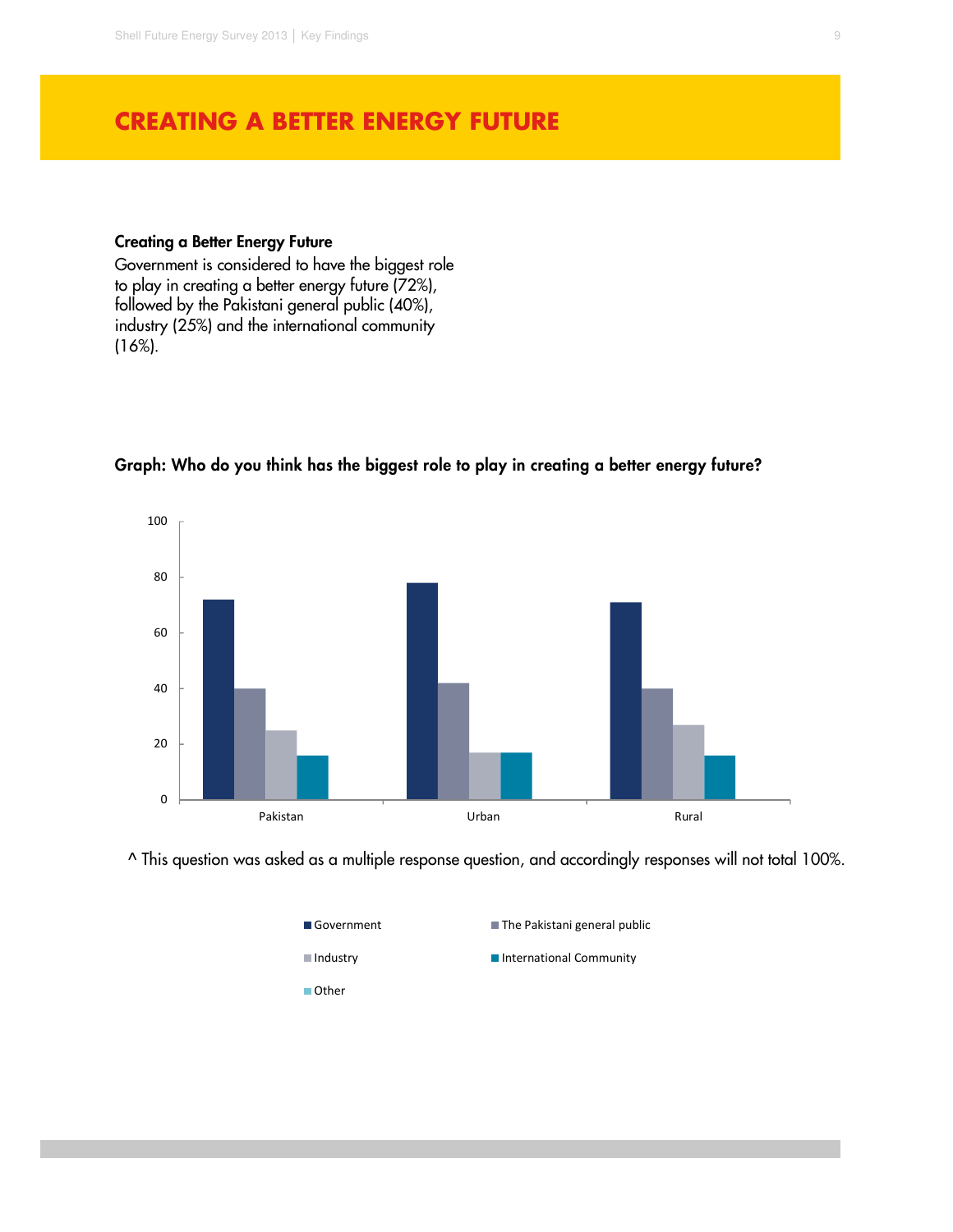## **REDUCING CO2 EMISSIONS**

#### **Reducing CO<sup>2</sup> Emissions**

A total of 67% of Pakistani respondents consider it very important (rating 8 or above on a scale of 0-10) to reduce  $CO<sub>2</sub>$ .



### **Graph: How important do you feel it is to reduce CO2 emissions?**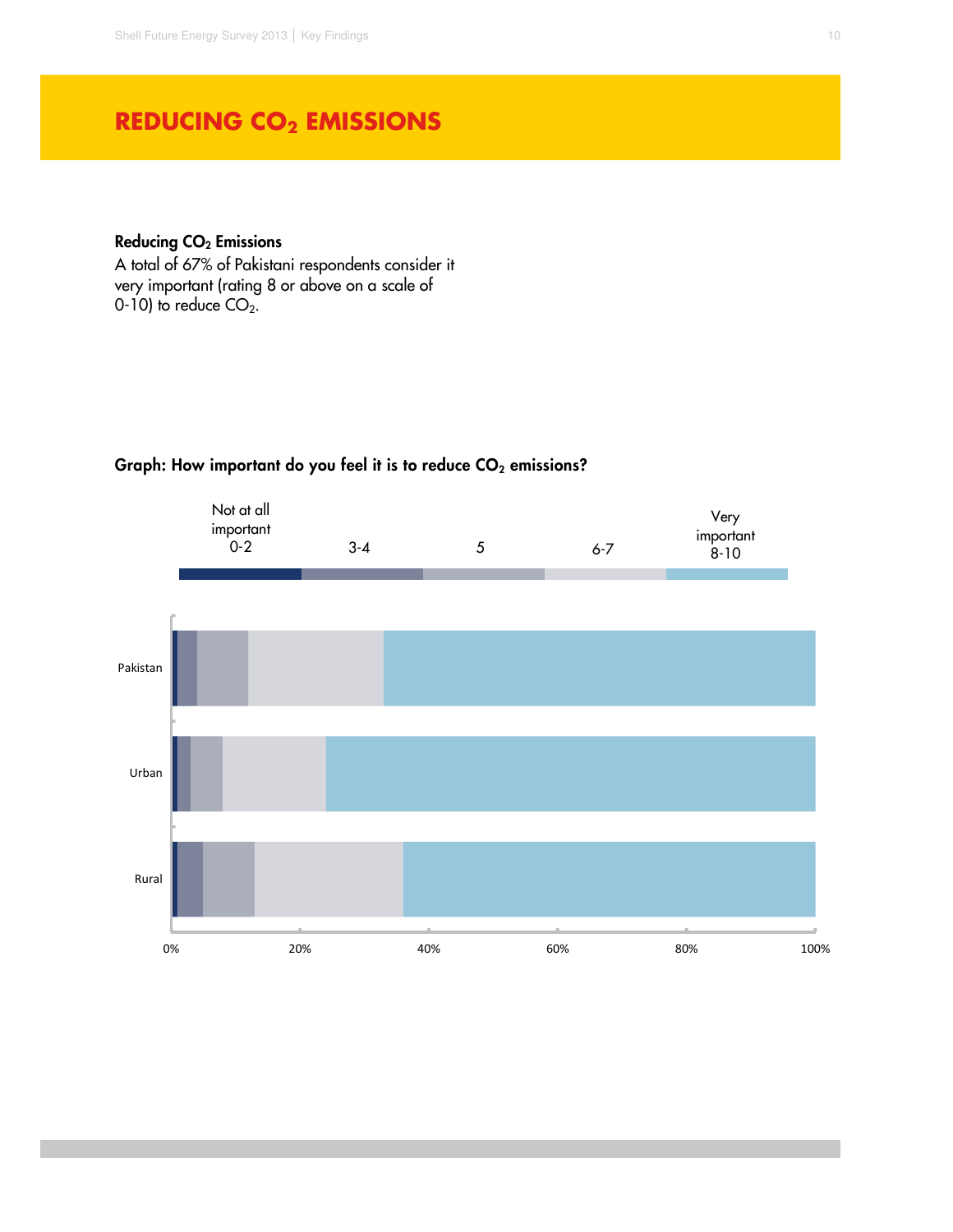### **PERCEIVED EFFORTS OF ENERGY INDUSTRY**

#### **Perceived Efforts of Energy Industry**

Over half of Pakistani respondents (55%) feel that the energy industry is doing enough to address future energy needs (rating 6 or above on a scale of 0-10) while 28% think that the industry is not doing enough (rating 4 or below on a scale of 0- 10). A total of 17% of respondents remains neutral.



#### **Graph: Do you think the energy industry is currently doing enough to address future energy needs?**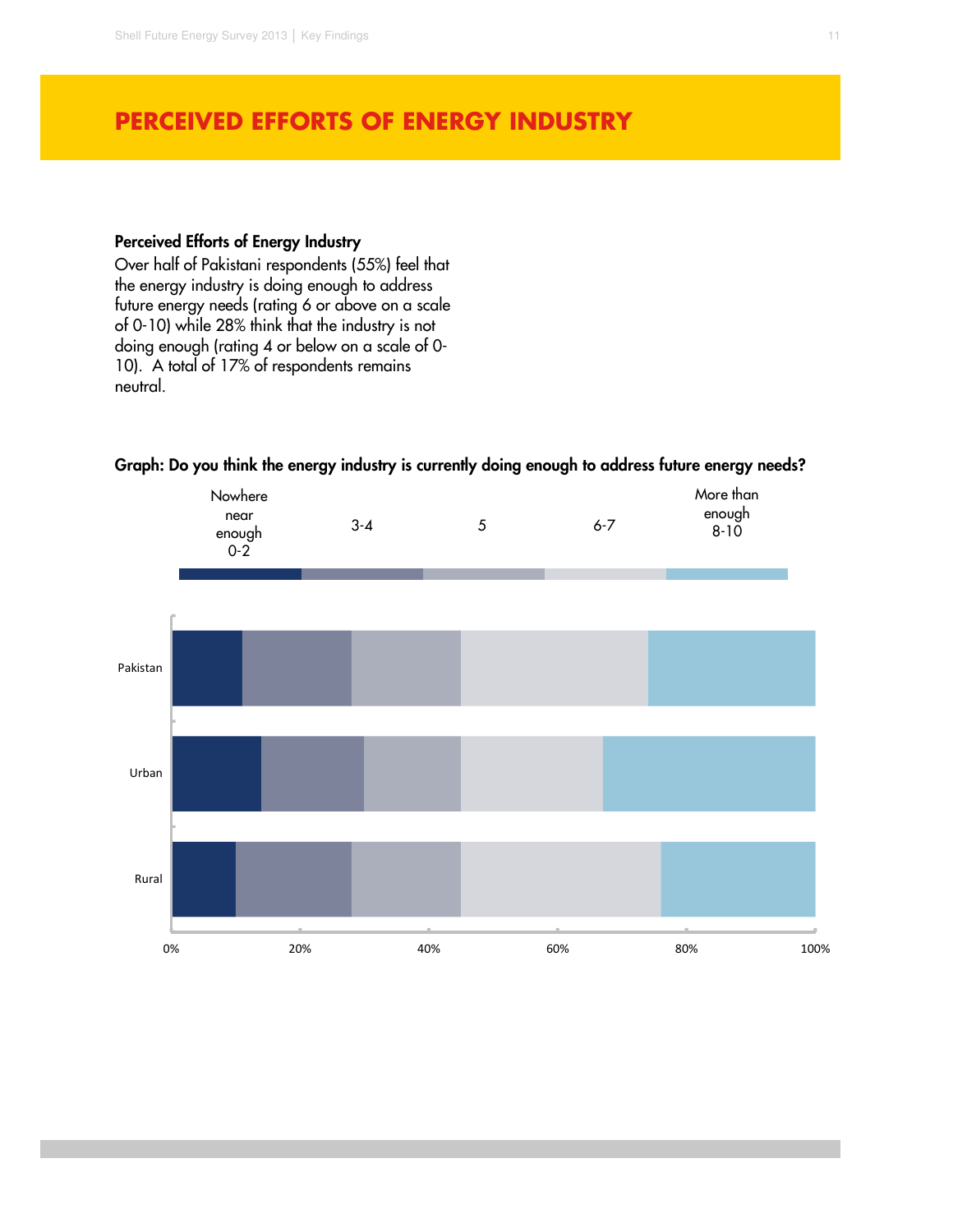### **PERCEIVED EFFORTS OF GOVERNMENT**

#### **Perceived Efforts of Government**

A total of 51% Pakistani respondents feel that the government is doing enough to address future energy needs (rating 6 or above on a scale of 0-10) while 34% think that the government is not doing enough (rating 4 or below on a scale of 0-10). 15% of the respondents remain neutral.



#### **Graph: Do you think the government is currently doing enough to address future energy needs?**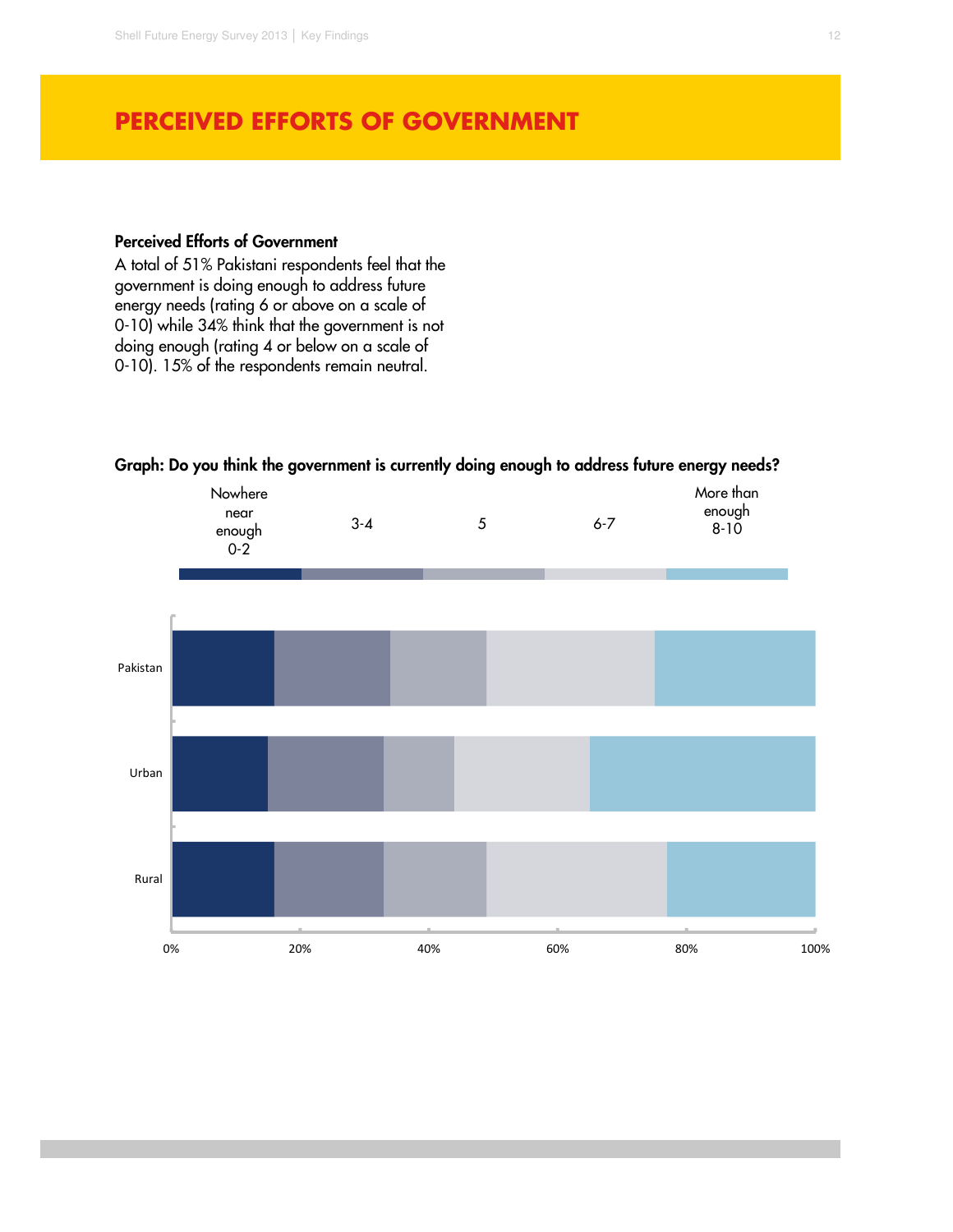### **IMPORTANT ISSUES FOR FUTURE ENERGY**

#### **Important Issues When Thinking About Future Energy**

Cost (38%) and employment and economic growth (26%) are the two most important issues for Pakistani respondents when thinking about future energy, followed by climate change (9%) and environment (15%), ensuring supply meets demand (9%).



#### **Graph: What is the most important issue for you when thinking about future energy?**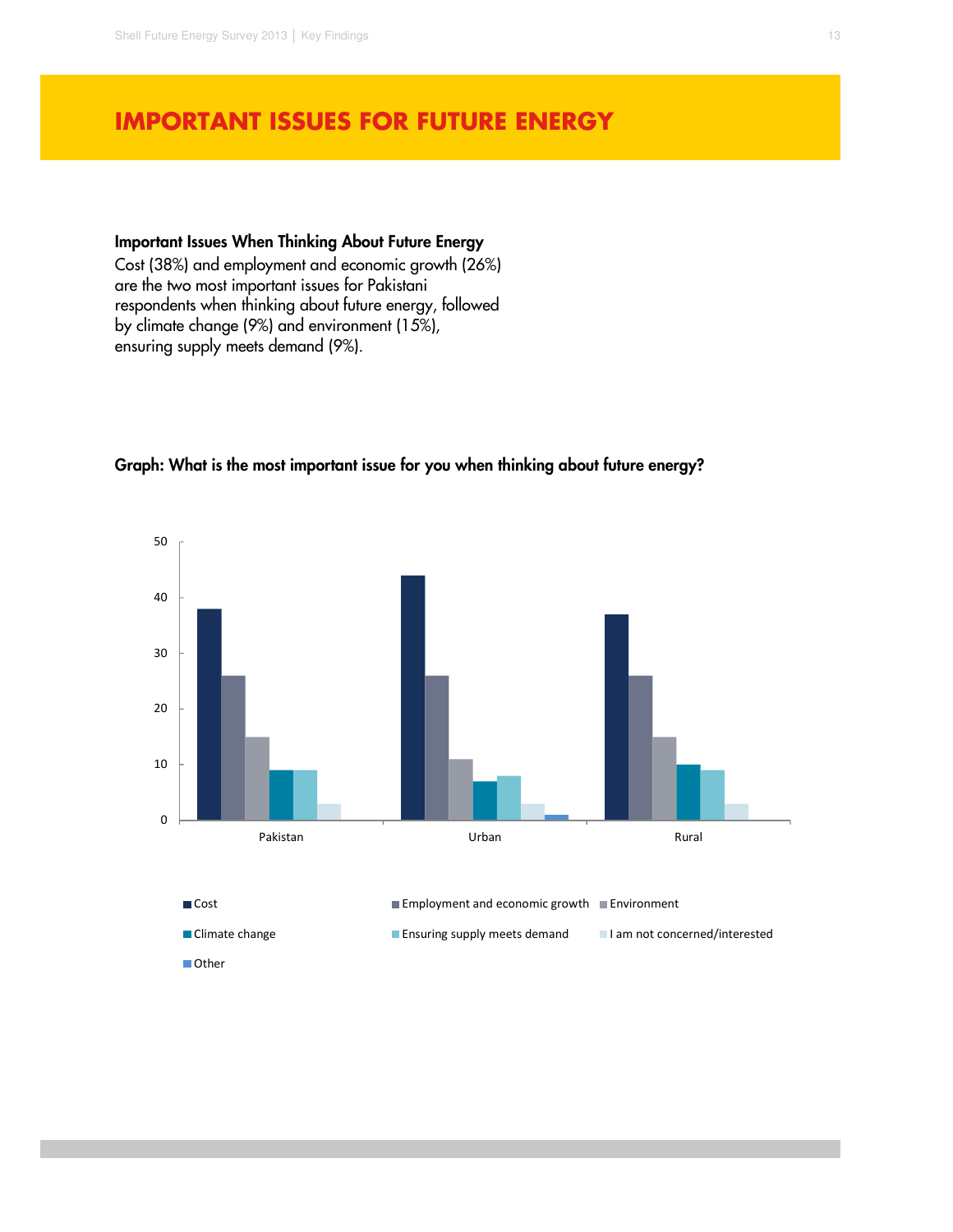### **IMPACT OF ISSUES ON PAKISTAN**

#### **Expected Impact of Issues on Pakistan**

Pakistani respondents consider higher unemployment (91%) and significantly higher energy prices (90%) to have the biggest impact on Pakistan (rating 8 or above on a scale of 0-10). This is followed by energy shortages (86%), food shortages (79%) and water shortages (77%).

**Graph: In an energy constrained world, what do you think is the likely impact of the following issues on Pakistan?** 



# Questions were asked on a 0-10 point scale, and percentages reported are a total of the top 3 (i.e. rating 8, 9 or 10).

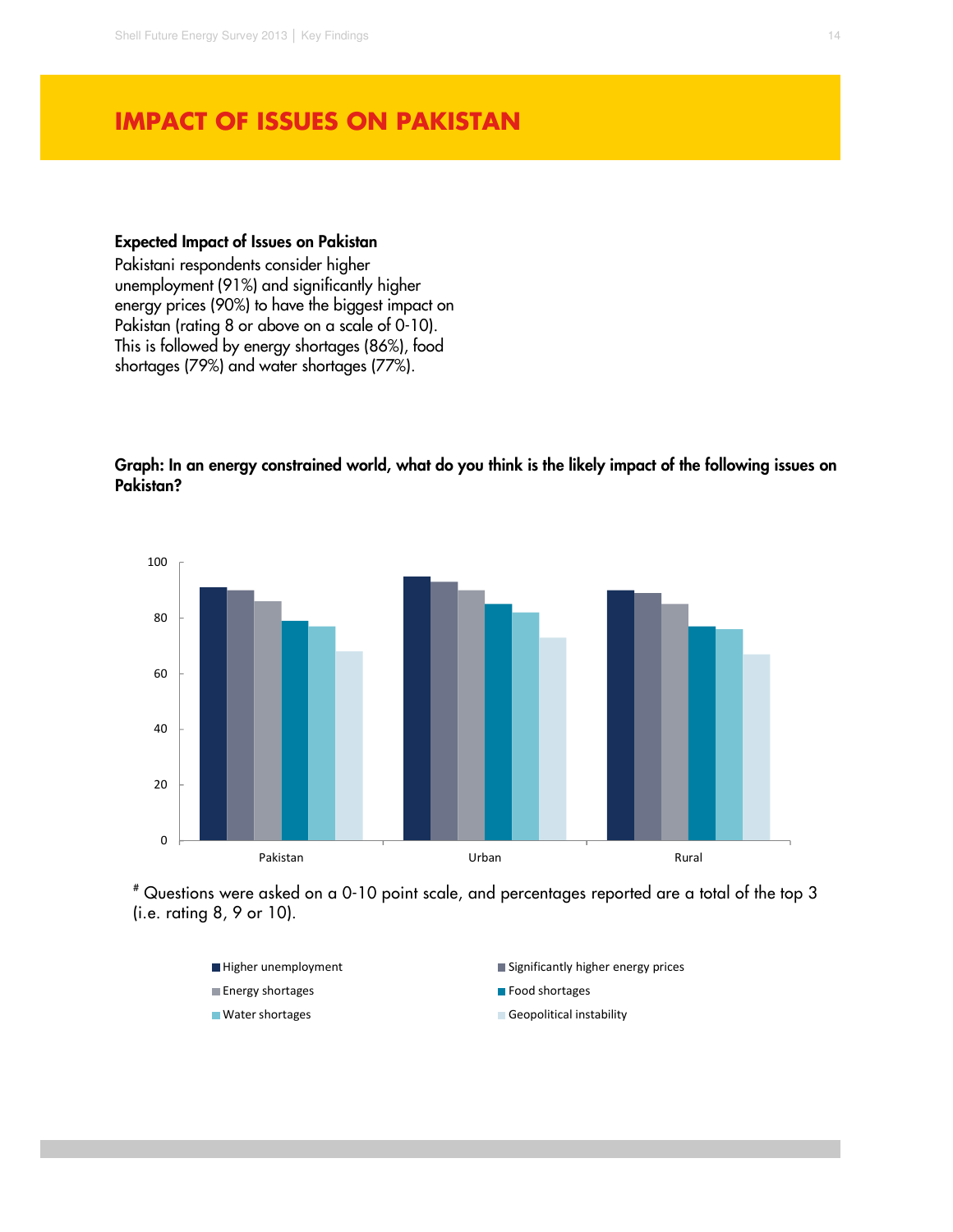### **REDUCING CO2 EMISSIONS**

#### **Reducing CO<sup>2</sup> Emissions**

Multiple behaviours at the individual level are employed to reduce  $CO<sub>2</sub>$  emissions. Using less energy (53%) and using energy saving products (32%) are the two most predominant behaviours undertaken by many Pakistani respondents. This is followed by using public transportation (25%), participating in offset emission schemes (19%) and recycling (10%).

#### **Graph: What do you do personally to reduce CO2 emissions?**



^ This question was asked as a multiple response question, and accordingly responses will not total 100%

- Use less energy (eg turn lights off when out of the room) Use energy saving products Use public transportation **Participate in offset emission schemes Recycle** Other
- Nothing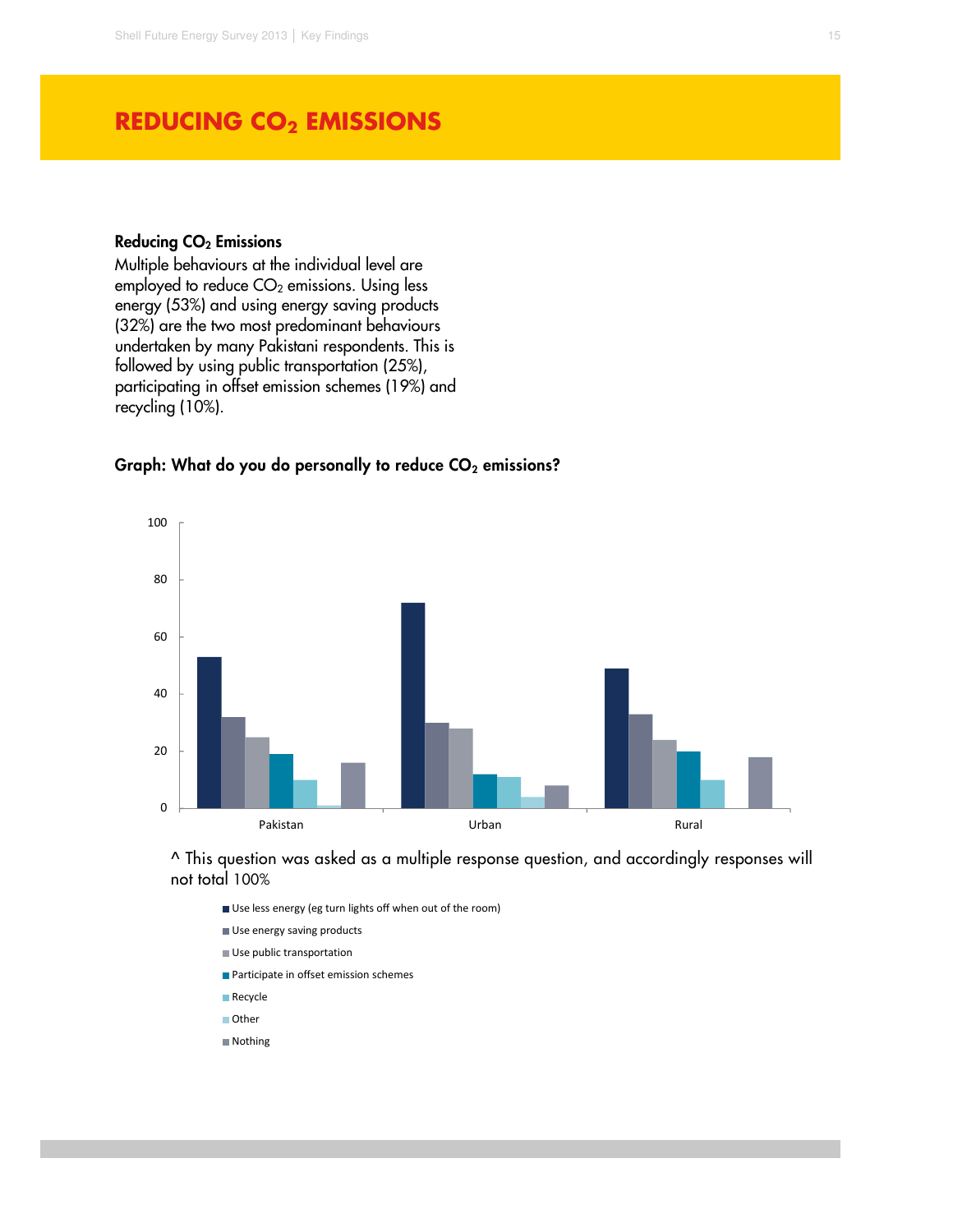### **BENEFITS ASSOCIATED WITH IMPORTING LNG**

#### **Benefits Associated with Importing LNG**

Several benefits are associated with importing LNG. The top two are to help secure ever-growing energy demand (45%) and economic benefits (35%). Pakistani residents also associate superior quality (27%) and environmental benefits (23%) with LNG import. A small percentage sees no benefits in importing LNG (6%) and a significant percentage do not know (19%).

**Graph: Which of the following benefits do you associate with importing Liquefied Natural Gas (LNG)?** 



^ This question was asked as a multiple response question, and accordingly responses will not total 100%

- Helps secure ever-growing energy demand
- Economic benefits (e g one of the least expensive transportable fuels)
- Superior quality
- **Environmental benefits (e g natural gas is the cleanest burning of the fossil fuels)**
- I see no benefits in importing LNG
- **Other**
- Don't know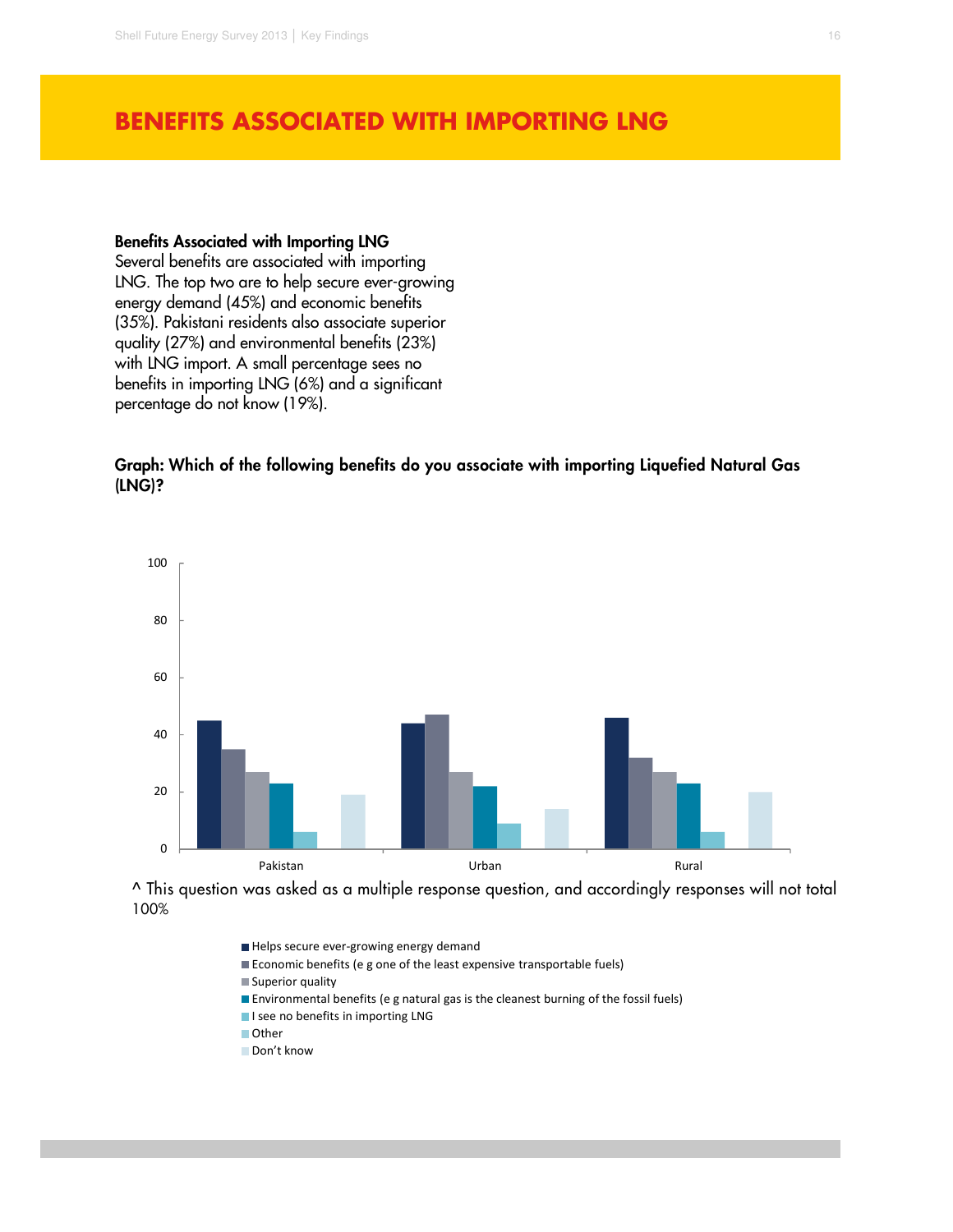### **LEADING INVESTOR IN NEW ENERGY TECHNOLOGY**

#### **Leading Investor in New Energy Technology**

Around 3 in 10 (32%) Pakistani respondents are surprised to learn that the oil and gas industry is the leading investor in new energy technology (32%). However, just under half (45%) do not know.

**Graph: Would you be surprised to know that the oil and gas industry is the leading investor in new energy technology (e.g. FLNG)?** 

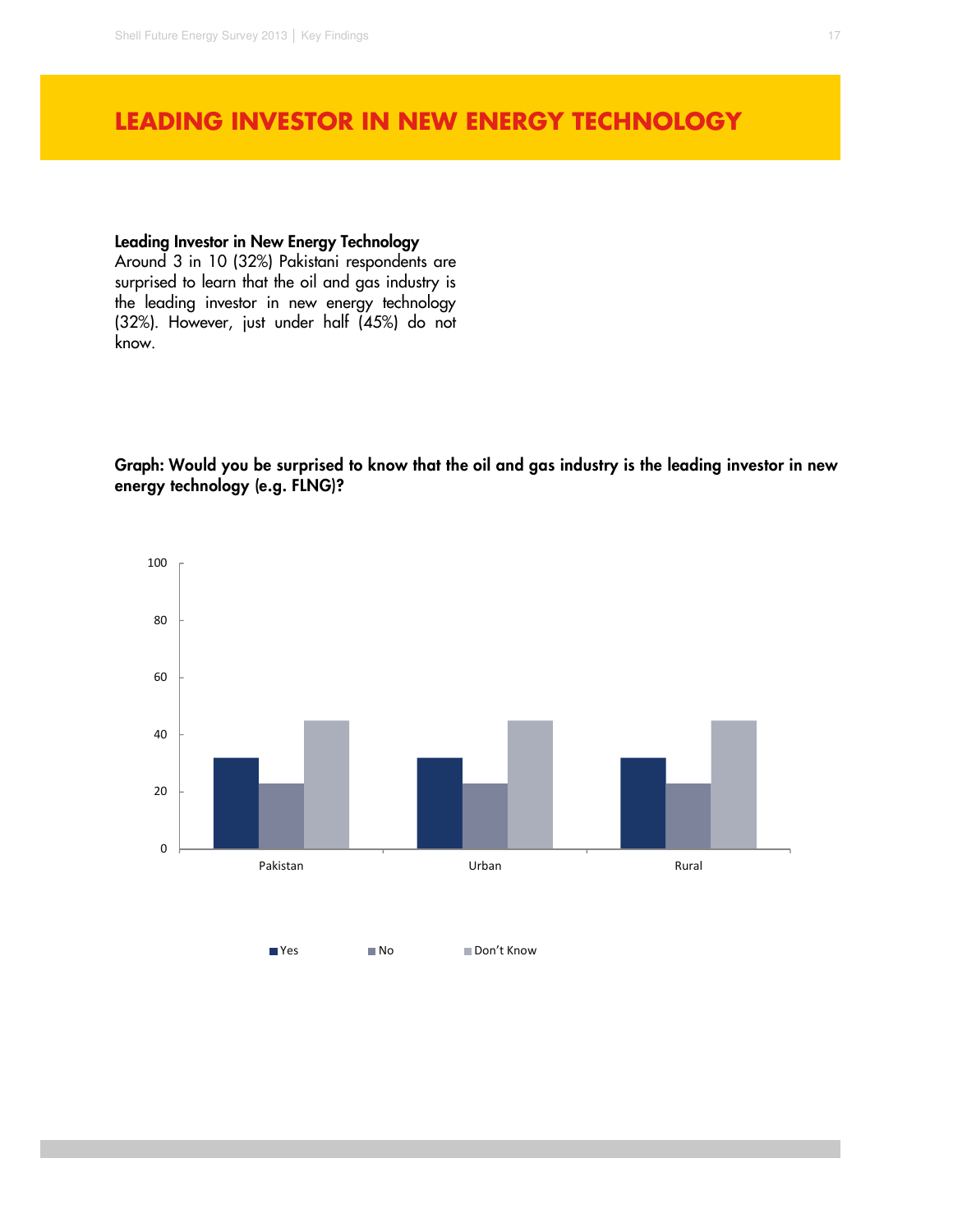### **FACTORS TAKEN INTO ACCOUNT WHEN CONSIDERING CNG**

#### **Factors Taken into Account When Considering CNG**

A range of factors are taken into account by Pakistani residents when considering CNG. The top two factors are cheaper than alternatives (29%) and better for environment (27%), followed by less CO2 emission (12%). A small percentage of respondents indicated that they would not choose CNG (3%) and around 2 in 5 (43%) do not know what to think about when thinking about using compressed natural gas.

**Graph: What factors do you think about when considering using compressed natural gas (CNG) in your vehicle?**